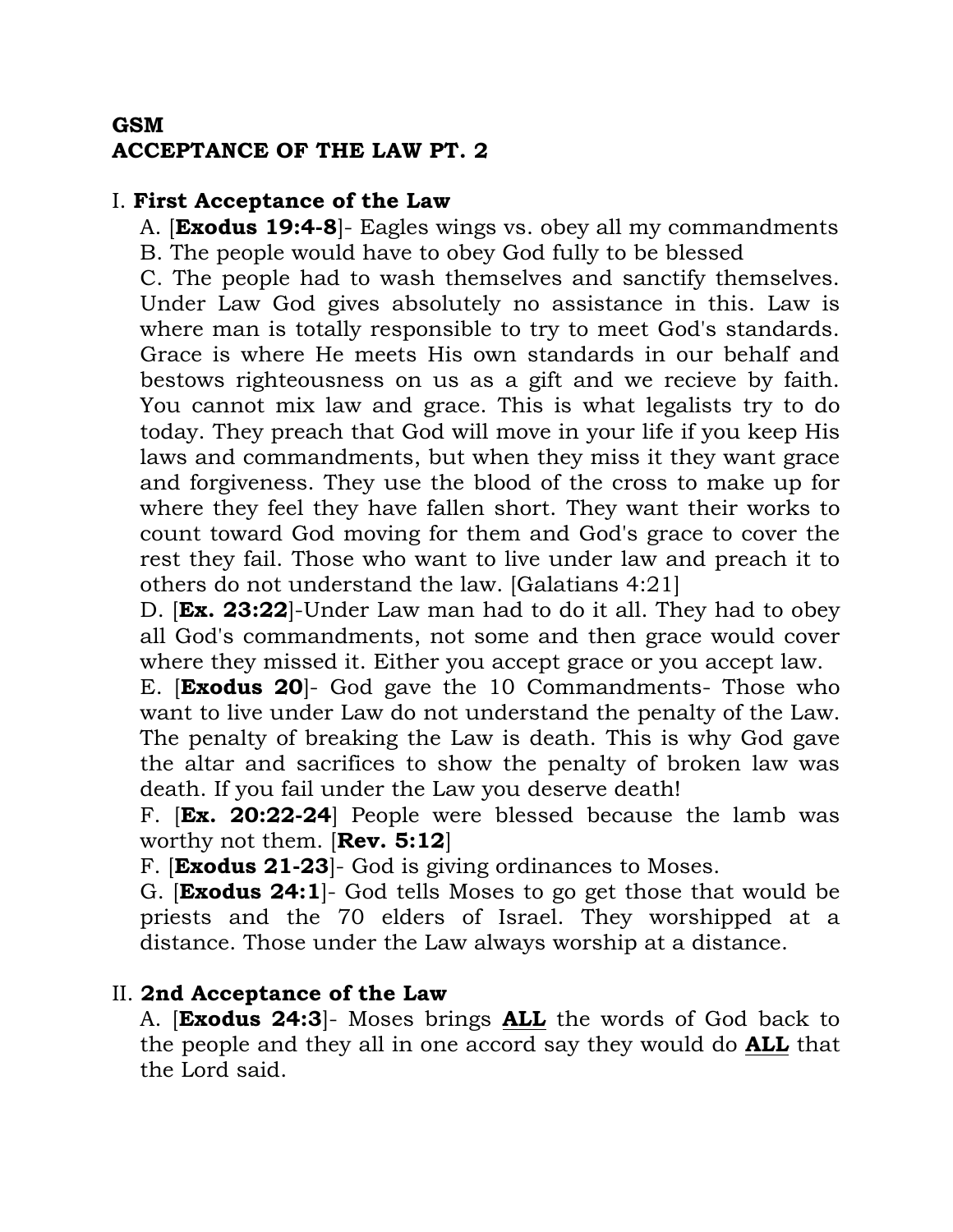B. [**Vs. 4**]- Right after the people agreed to the Law, Moses built an altar because they would fail to keep the Law and incur death.

# III. **3rd Acceptance of Law**

A. [**Exodus 24:7**]- They said they would do all and be obedient

B. Moses then goes up on Mt. Sinai for 40 days to get further instructions.

C. [**Vs. 17**]- Consuming fire speaks of God's holiness, wrath, and judgment

D. [**Exodus chpts. 25-31**]- God gives Moses instructions on the tabernacle and priests

## IV. **Man's failure**

A. [**Exodus 32:1-6**]- The people wonder where Moses was and decided he left or died so they told Aaron to make them idol gods to lead them.

B. Aaron tells them to give him gold items. It says he melted them and then fashioned a golden calf with an engraving tool.

C. By this time Aaron and the people had heard twice that they were not to do this.

D. They built an altar before it and had a feast.

E. [**Exodus 32:7**]- God tells Moses to go down. He says the people **you** brought out have sinned!

F. [**Vs. 8**]- They have quickly turned aside from the Law. They broke the very first commandment right away!

G. The people made the golden calf and said that it was the god who brought them out of the land of Egypt!

H. [**Vs. 9**]- God knew all along the people would not and could not keep the Law. They were stiff-necked.

I. [**Deut. 5:23-29**]- They did not have the heart in them to keep the Law. This was one of the main reasons God gave the Law- to show man he was fallen and was fundamentally wrong and not as they ought to be. They had to have it proven to them that they were hopeless and needed salvation and a new heart.

J. [**Exodus 32:10**]- God told Moses to move away and His wrath would consume them. Moses made intercession for the people. Here Moses is acting as a type of Jesus Christ who made intercession for us. God was testing Moses. He had promised the Messiah would come through Judah's line. He would not destroy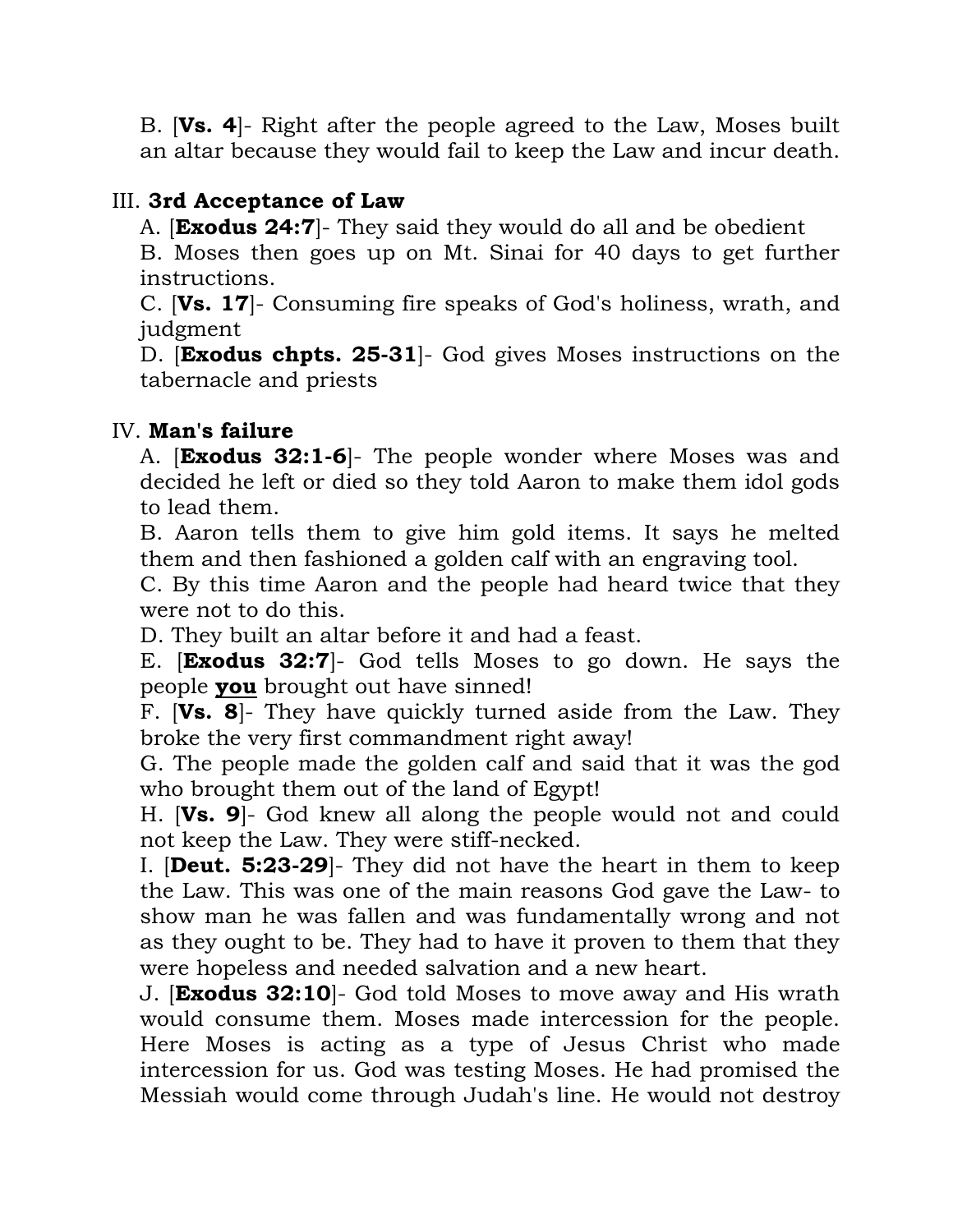them all. God wanted Moses to look back to the promise given to Abraham and to His grace.

K. Moses comes down the mountain and Joshua thinks it is war, but Moses said it is a party!

L. [**vs. 19**]- Moses broke all ten commandments at once.

M. Moses destroys the calf and made the people drink the powder.

N. [**vs. 21**]- Moses takes Aaron to task!- **This is one of funniest points in the bible.** He said the people were set on evil and that he took gold and cast it in the fire and out came the calf!

O. [**Exodus 28:1**]- **Let's backtrack here and look at Aaron's call to the priesthood**. Here is a glimpse of grace in the midst of the Law. God was talking to Moses and picked Aaron to be His priest even though he knew that Aaron was about to make the golden calf that made Israel sin! This was the election of grace and not by works. We are priests by grace and not works.

P. [**Exodus 32:27**]- Moses commands that those who are with him fight against those who are not. Moses comes down the mountain with the complete Law and God's judgment finally falls on Israel and 3000 men die that day. The feast of Pentecost was established to remember this event.

R. [**Acts 2:41**]- On the day of Pentecost the Spirit of Grace was given and 3000 men were saved!

S. [**Exo 32:34]** Now, go! Lead the people to the place I told you about. My Messenger will go ahead of you. But when I punish, I will punish them for their sin."

**[Exo 32:35]** So the LORD killed people because they had Aaron make the calf.

T. God will start punishing for sin now the Law was accepted.

U. [**Romans 5:13**]- Sin is not imputed with the Law. Now the law had come and was accepted then sin was imputed and people started to die and to be punished.

V. [**Exodus 33**]- Moses begs God to go with Him into the promised land asks to see his glory.

W. [**Exodus 34:1-7**]- God reveals Himself to Moses by the first parade- God's face in scripture speaks of God's grace and goodness. His back speaks of judgment.

X. [**Mark 15:34**]- God turned His back on His Son so we would not ever experience God's back. We stand on burnt ground!